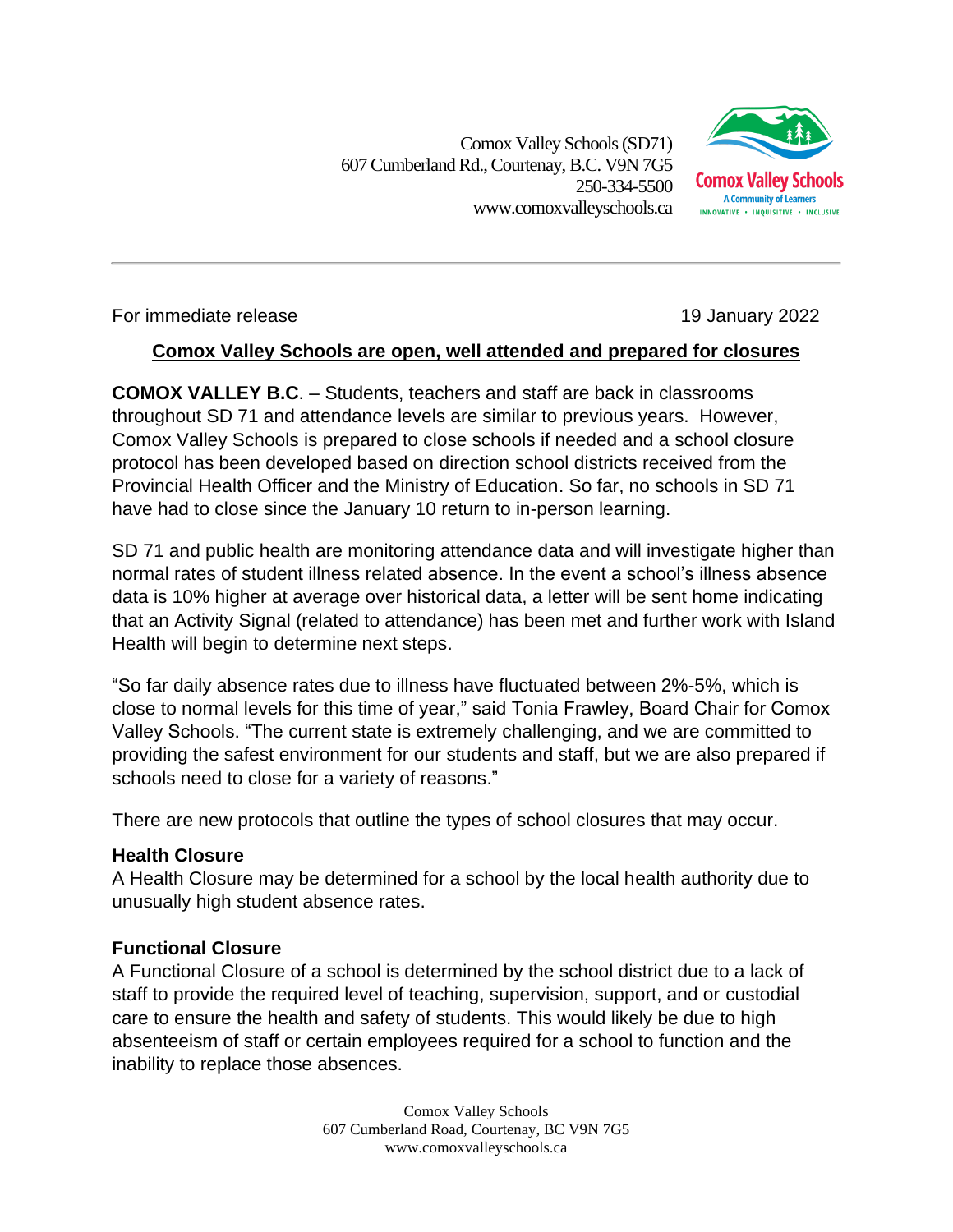## **Transportation Closure**

This type of closure would occur if the bus provider indicated that due to high absenteeism, they are not able to replace drivers. Schools would remain open and operational however those that normally take the bus would need to find their own way to and from school.

Schools are reinforcing existing safety measures, including:

- Using all available space to maximize space between people.
- Making use of different common spaces and changing classroom and learning environment configurations where applicable.
- Ensuring everyone is wearing a mask while indoors, except those individuals who have a mask exemption.

Schools are also using enhanced safety measures, such as:

- Applying strategies that prevent crowding during class transition times.
- Holding many school gatherings and events virtually. If they must be in-person, limit the number of people to no more than 50% operating capacity.
- Holding staff-only gatherings virtually whenever possible.
- Limiting visitors in our buildings.
- Pausing extracurricular sports tournaments.

If anyone is feeling unwell or experiencing any sickness related symptoms, they should not go to school. Anyone entering a school must ensure they have completed a daily health check.

Public health has changed the contact tracing and notification process and schools are not sending out exposure notifications. Public Health will notify those individuals who have tested positive for COVID-19. Schools will not be receiving any information regarding individual exposure events. Schools cannot release individual contact information for the purpose of an individual (staff, student, or parent/caregiver) seeking to notify others of their test result. As well, schools will not send notification to others on behalf of individuals, or parents/caregivers even if they have given consent to share this information.

Our schools continue to play a critical role for children and families. We remain committed to continuing to work through these latest challenges together with public health, our students, staff and families in the Comox Valley.

-End-

Comox Valley Schools 607 Cumberland Road, Courtenay, BC, V9N 7G5 www.comoxvalleyschools.ca